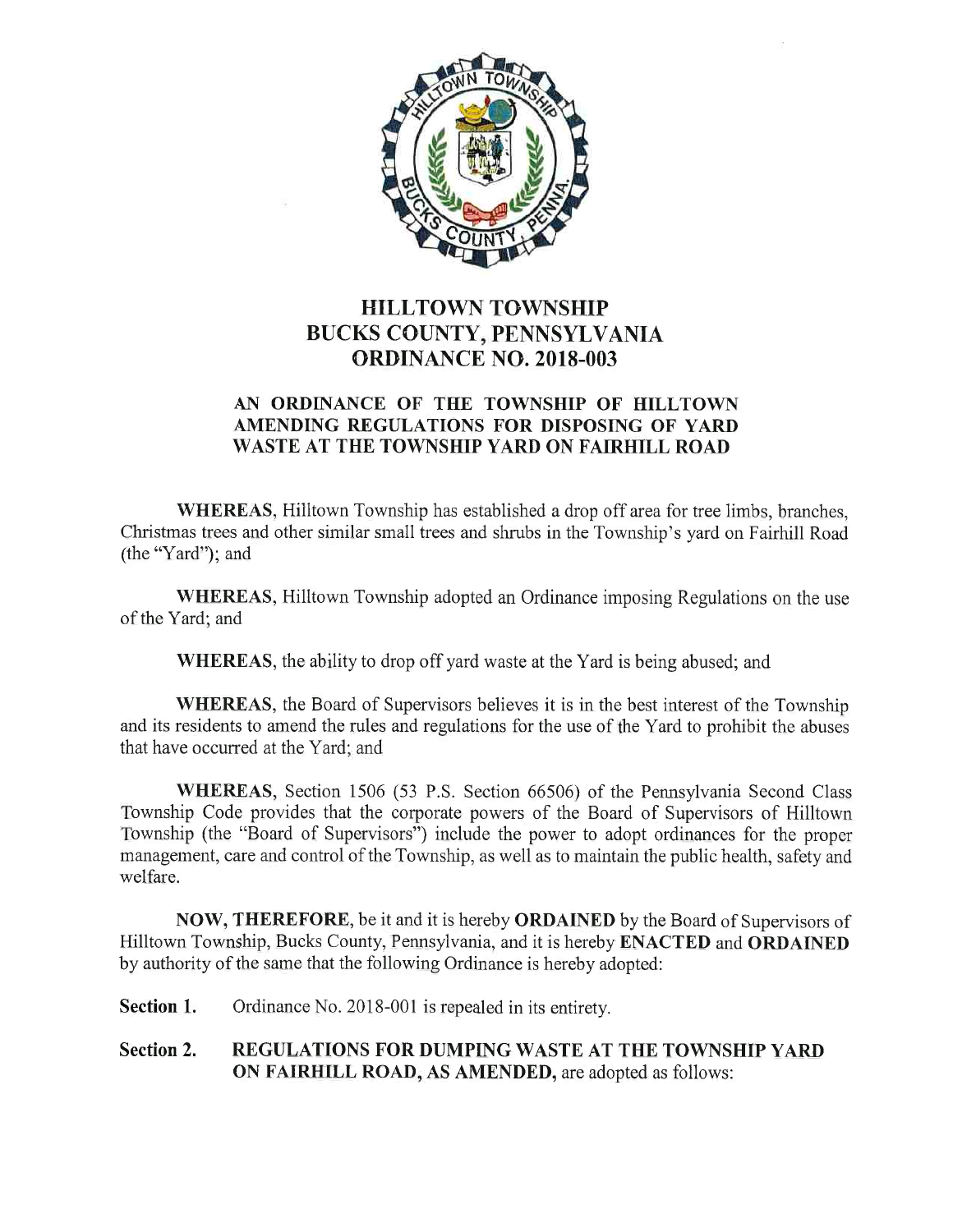## Section A. Permitted Waste.

- (a) Tree limbs and branches are permitted to be dropped off at the Yard; provided they are four inches (4") or less in diameter and no more than four feet (4') in length. In addition, Christmas trees and other small trees and shrubs may be dropped off; provided their trunks are four inches (4") or less in diameter.
- (b) No hydraulic dump tnucks or trailers may use the Yard.
- (c) The Yard is not a dump, only the Permitted Waste as defined herein may be dropped off at the Yard.

# Section B. Prohibited Waste.

The following are prohibited and may not be dropped off at the Yard:

- (a) Grass clippings, bagged or otherwise.
- (b) Leaves, bagged or otherwise.
- (c) Tree stumps.
- (d) Trail material, mulch, ground cover, wood chips, stone, sod, soils of any kind and other similar materials.
- (e) Lumber, treated or otherwise.
- (f) Animals, dead or alive.
- (g) Trash of any kind.

## Section C. Use by Individual Hilltown Township Residential Users Only. Commercial Users Prohibited.

Use of the Yard shall be limited to individual Hilltown Township residents only. Non-residents of Hilltown Township may not drop off Waste, permitted or otherwise, at the Yard. Commercial businesses are prohibited from dropping off Permitted Waste at the Yard regardless of whether they are residents of Hilltown Township, operate a business in Hilltown Township or are removing yard waste for Hilltown Township residents and owners.

## Section D. Violations and Penalties.

Any person, firm or corporation who shall violate any provisions of this Ordinance shall, upon conviction thereof, be sentenced to pay a fine of not less than Three Hundred Dollars (\$300.00) or more than One Thousand Dollars (\$1,000.00) plus costs, and in default of payment of said fine and cost, to a term of imprisonment not to exceed thirty (30) days.

This Ordinance may be enforced by the Hilltown Township Police or by the Zoning Officer.